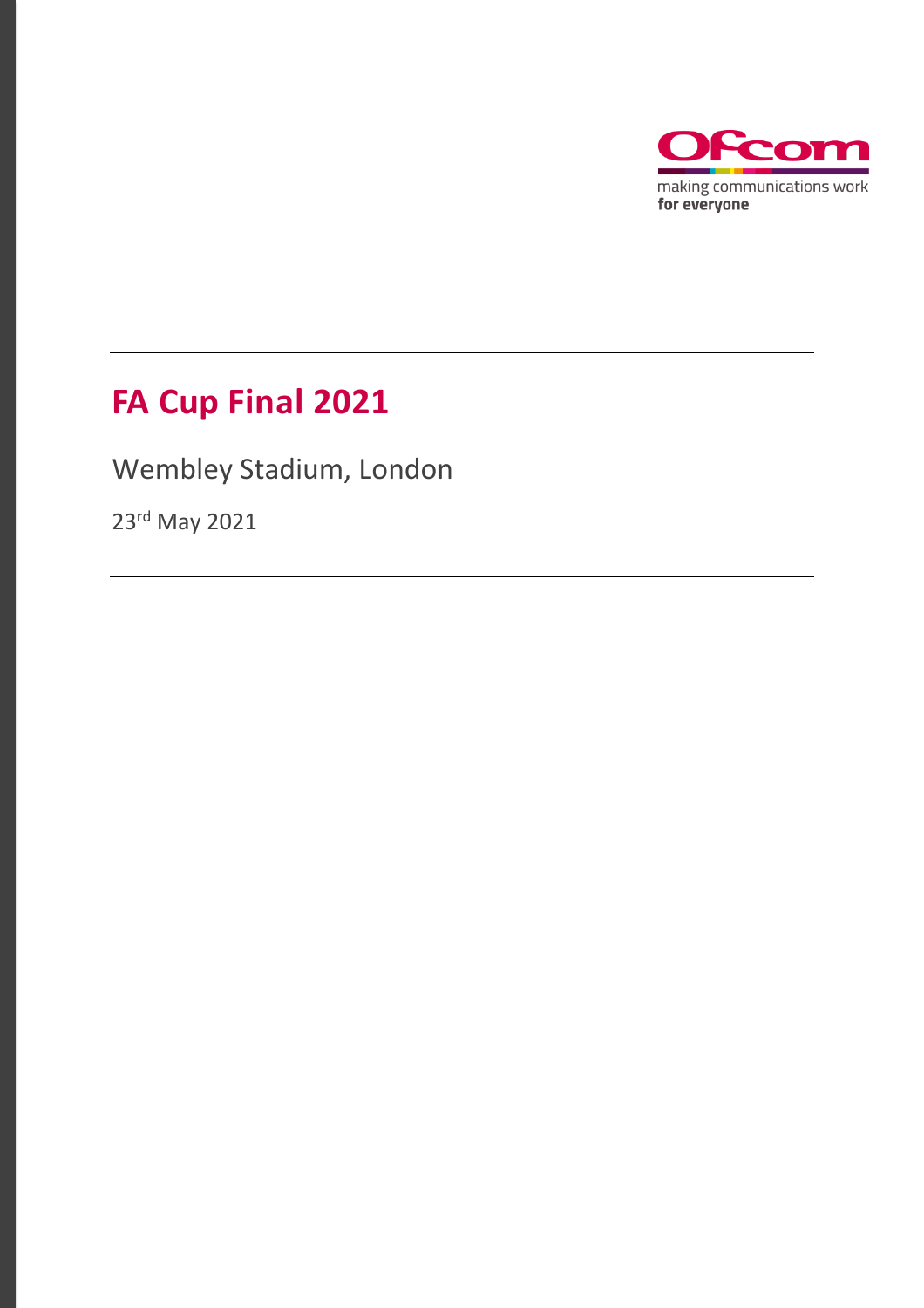## Introduction

The FA Cup Final is once again designated as a Major Event, where careful control of frequency assignments will need to be implemented in order to establish a successful working system.

This event will once again be coordinated by Justin Whillock.



Justin Whillock

Our office contact details are:

+44 (0) 207 981 3803 or emai[l pmse@ofcom.org.uk](mailto:pmse@ofcom.org.uk)

During the event, Justin can be contacted on:

+44 (0) 207 783 4399 or email [Justin.Whillock@ofcom.org.uk](mailto:Justin.Whillock@ofcom.org.uk)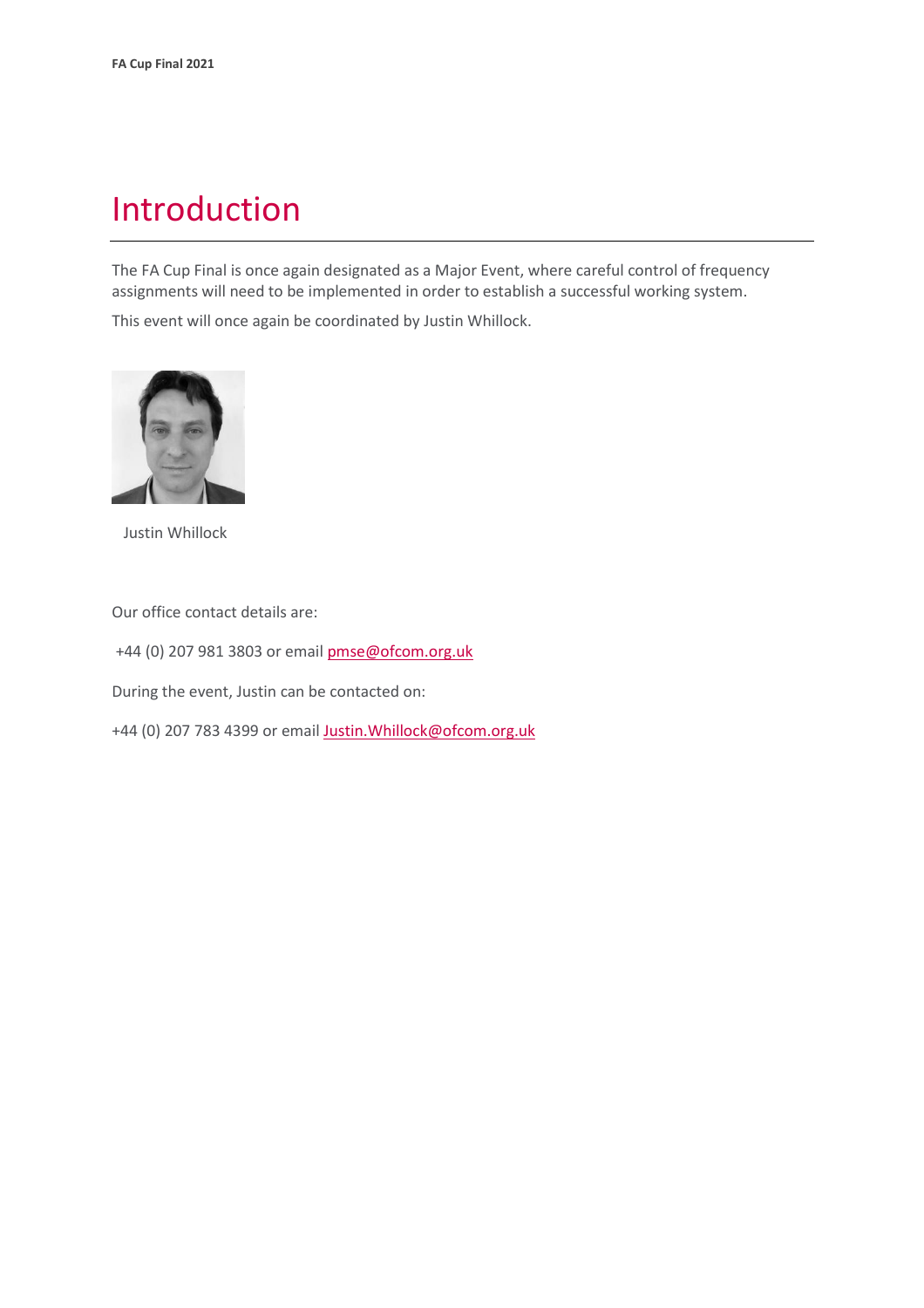## **Contents**

#### **Section**

| 1. Application Process        | 1             |
|-------------------------------|---------------|
| 2. Coordination and Licensing | $\mathcal{P}$ |
| 3. Event Time                 | $\mathbf{R}$  |
| 4. Useful Contacts            | Δ             |
|                               |               |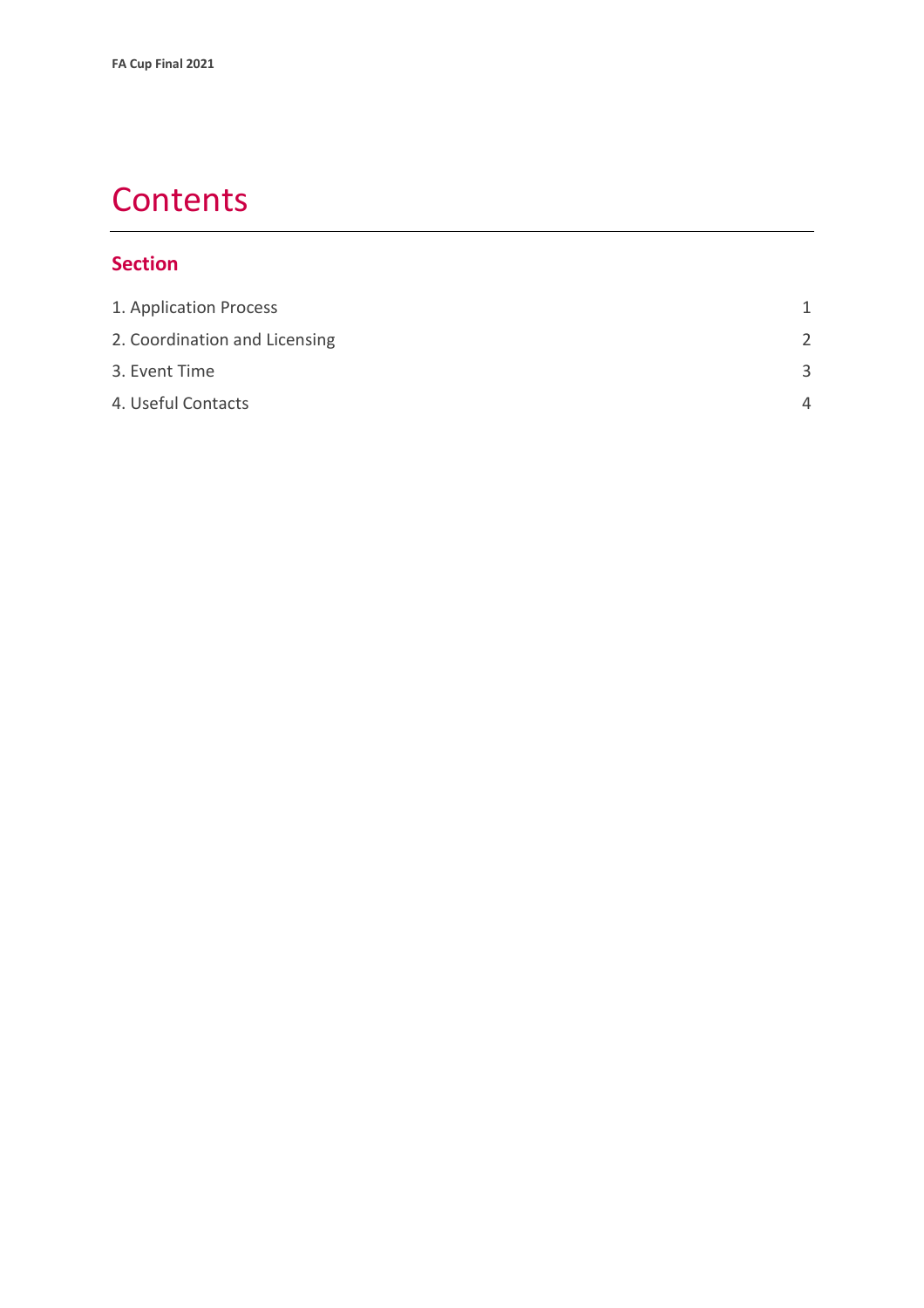## <span id="page-3-0"></span>1. Application Process

#### **Submit your completed application form to Ofcom PMSE by 24th April 2021**



**We aim to issue licences (where applications have been received within the stated time periods) on or before the 7th May 2021**



#### **Payment MUST be received before the start of the event, otherwise you will not be licensed to use frequencies.**

We accept Debit/Credit Cards, Cheques and Bank Transfers or can take payment from existing carnets. *Please note that Ofcom PMSE are unable to accept payments made by AMEX.*

Talkback spectrum is always in high demand for the FA Cup Final, so applicants are asked to submit their requests at the earliest possible opportunity.

It is advisable to submit frequency applications by **24th April 2021**, as applications submitted later than this may not be accommodated as required.

As the FA Cup Final is designated a Major Event, applications for frequencies will not be subject to Ofcom PMSE's usual three-day turnaround rule. All frequency applications will be collated and worked on at the same time in order to achieve the best frequency plan.

Applications can be submitted via the online Event application process, or by submitting an application form in the usual manner to **pmse@ofcom.org.uk.** 

All application forms are downloadable from our websit[e https://www.ofcom.org.uk/manage-your](https://www.ofcom.org.uk/manage-your-licence/radiocommunication-licences/pmse/apply-for-a-pmse-licence)[licence/radiocommunication-licences/pmse/apply-for-a-pmse-licence.](https://www.ofcom.org.uk/manage-your-licence/radiocommunication-licences/pmse/apply-for-a-pmse-licence)

On receipt of all frequency applications customers will be notified via email that their application has been received. Once applications have been reviewed, customers will be contacted if there are any immediate concerns regarding their requirements, or if any relevant information has been omitted.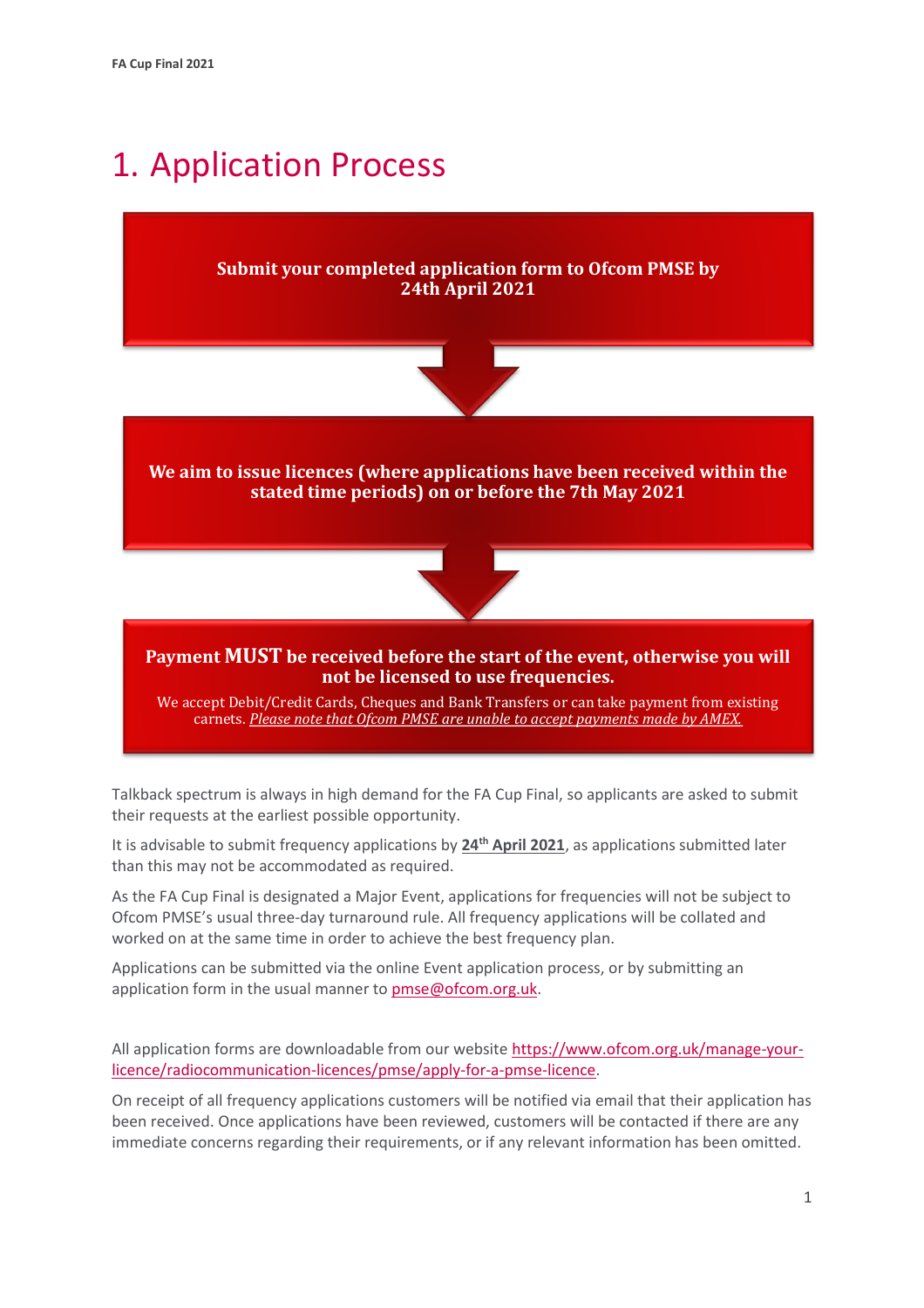# <span id="page-4-0"></span>2. Coordination and Licensing

### **General Information**

The two main areas of concentrated talkback use are the OB Compound and the Television Gantry. It is therefore vital from a coordination perspective that the locations of all talkback antennas are made known. If the locations of talkback antennas are not made known, Ofcom PMSE will call to obtain this information, which may delay the process.

Information key to the coordination process includes:

- The number of wireless microphones, in ear monitors and wireless talkback systems and wireless cameras required
- The frequency range that equipment will tune across (greater flexibility will aid the coordination process)
- The dates and times that frequencies are needed
- The location of wireless talkback antennas within the stadium

Such information can be included on the application form or an accompanying email.

When Licences have been processed, a secure payment link will be emailed to the applicant. Once confirmation of payment has been received, the Licence will be issued and emailed to the applicant. We aim to issue licences on or before  $\mathbf{Z}^{\text{th}}$  **May 2021** for applications received within the stated time period, thereby allowing sufficient time for equipment to be retuned or programmed.

#### **Payment and Licence Documents**

It is imperative that we receive payment before your licence is scheduled to start so we can issue your licence documents. To help with this we accept Debit/Credit Cards, Cheques and Bank Transfers or can take payment from existing carnets. When paying by debit/credit card you will receive a secure payment link to your email address. Your licensing documentation will be dispatched upon receipt of payment. *Please note that Ofcom PMSE are unable to accept payments made by AMEX.*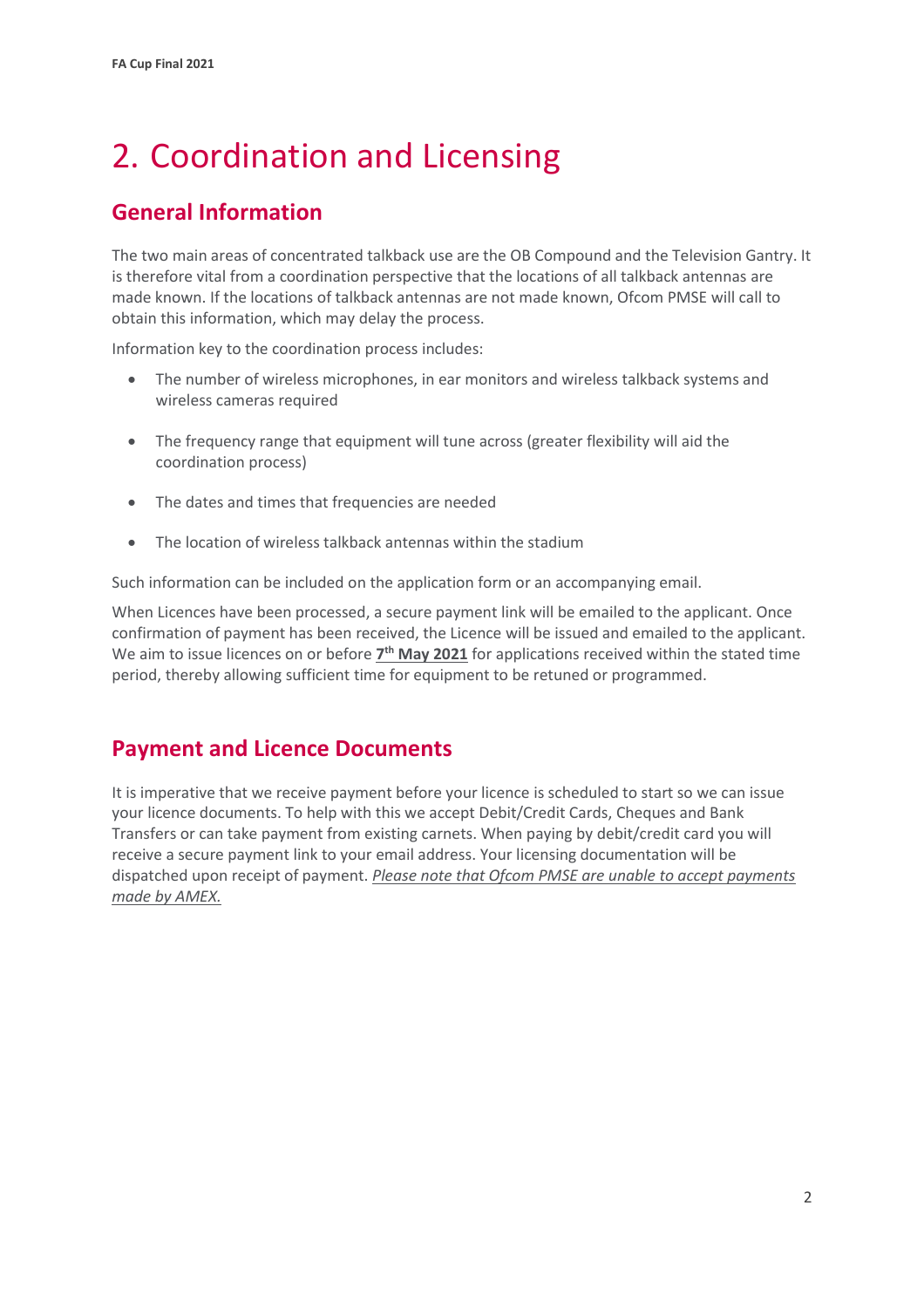# <span id="page-5-0"></span>3. Event Time

During the Event it is imperative that all frequencies are used within the terms and conditions of the Licence held. This includes transmission of frequencies only during the times and date stated on the Licence, not exceeding the designated maximum power, transmitting frequencies only from the location specified on the Licence or as discussed with the Event Coordinator.

If interference is experienced during the event the Event Coordinator will be available to assist during office hours by way of investigating the possible cause of the interference. If the cause is identified the necessary steps will be taken. If interference occurs outside of office hours, the Emergency Coordinator will be able to assist.